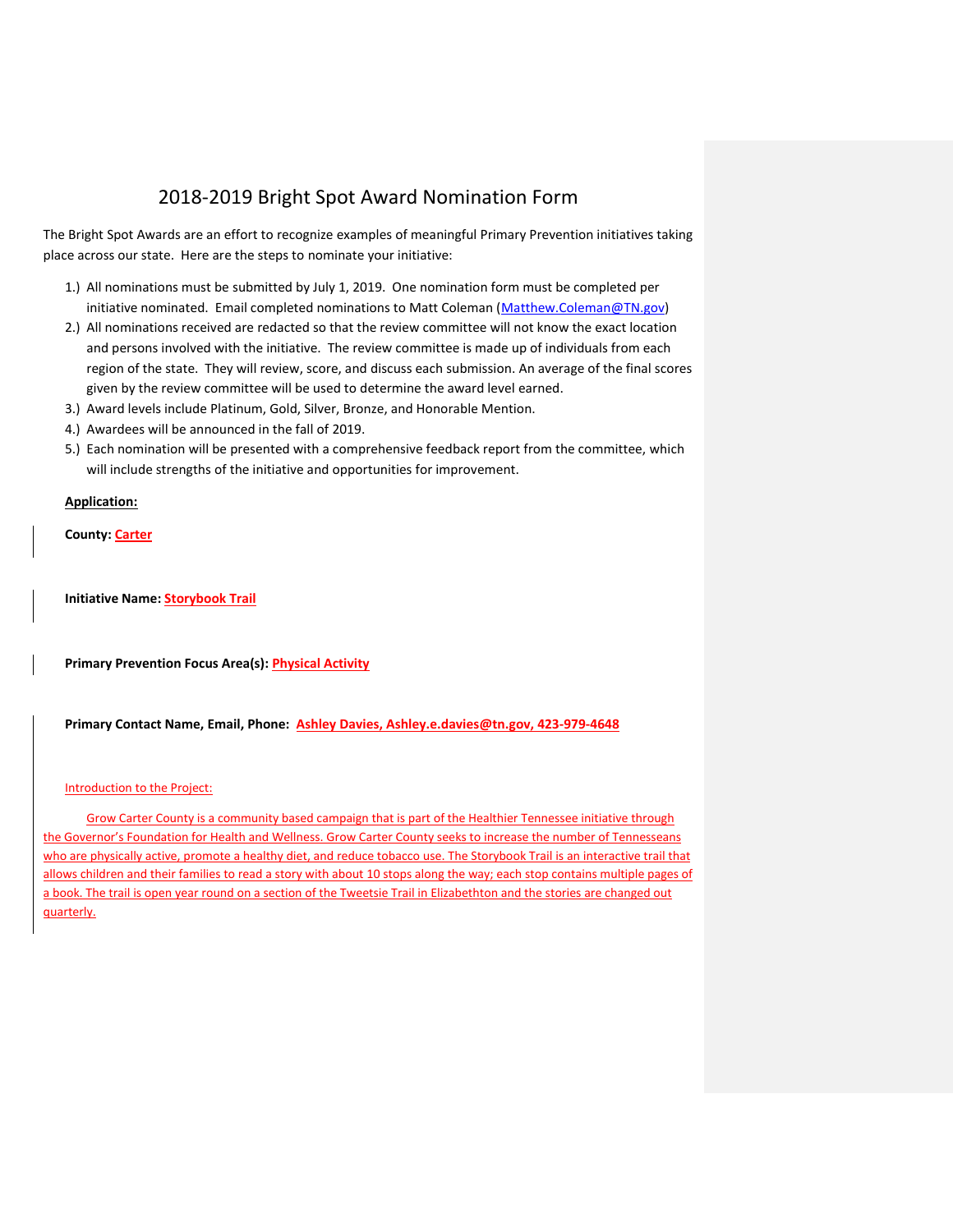#### **Bright Spot Award Questions**

#### **Please explain why you think this initiative should be considered for the TDH Bright Spot Awards.**

(150 words max); (10 points available) The Storybook Trail is a low cost, "low hanging fruit" project that can easily be replicated by any community. The goal of this initiative directly aligns with priorities of the Department of Health as it encourages youth and their families to get outside and be physically active. This is a simple, sustainable project that builds community partnerships, engages youth and their families, and encourages kids to get excited about reading. The Storybook Trail is a unique built environment opportunity that engages the community to enhance overall health and wellness.

**Why is this initiative important to your community? Is this initiative contributing to a policy, systems, and/or environmental change<sup>1</sup> in the community?** (300 words max); (75 points available) The Storybook Trail is an important initiative in the community because it combines exercise, the outdoors, and reading. Thirty-two percent of adults in Carter County are obese and 34% are physically inactive. The percentage of public school youth in Carter County who are overweight/obese is 41.7%, which is significantly higher than that of the nation. Literacy rates, based on the percentage of students in the 3rd through 8th grades are considered "On Track or Mastered" in the subjects of English and Language arts, are only 28.2%. We need to step up as a community to combat these startling statistics and create a culture of health; a culture that makes access to healthy choices easy. This particular project is located next to a school, and is easily accessible to students and staff. Library staff at the school are hoping to make walking the trail part of their curriculum and get multiple classes out on the trail to check out the book each quarter. This project is currently being implemented in two other communities to promote increased physical activity and a love for reading!

**What are the SMART objective goals and major purpose(s) of this initiative? (SMART objectives are Specific, Measurable, Attainable, Relevant, and Time Bound. Example: By May 2019; all soft drink machines in Lauderdale County Schools will be turned off during the school day, per school board policy.)** (300 words max); (10 points available) By December 2020, at least 200 youth will have participated in the Carter County half mile Storybook Trail. **Formatted:** Indent: Left: 0"

 1 Policy, systems and environmental change is a way of modifying the environment to make healthy choices practical and available to all community members. By changing laws and shaping physical landscapes, a big impact can be made with little time and resources. By changing policies, systems and/or environments, communities can help tackle health issues like obesity, diabetes, cancer and other chronic diseases [\(http://www.cookcountypublichealth.org/files/CPPW/PSE%20Change.pdf\)](http://www.cookcountypublichealth.org/files/CPPW/PSE%20Change.pdf)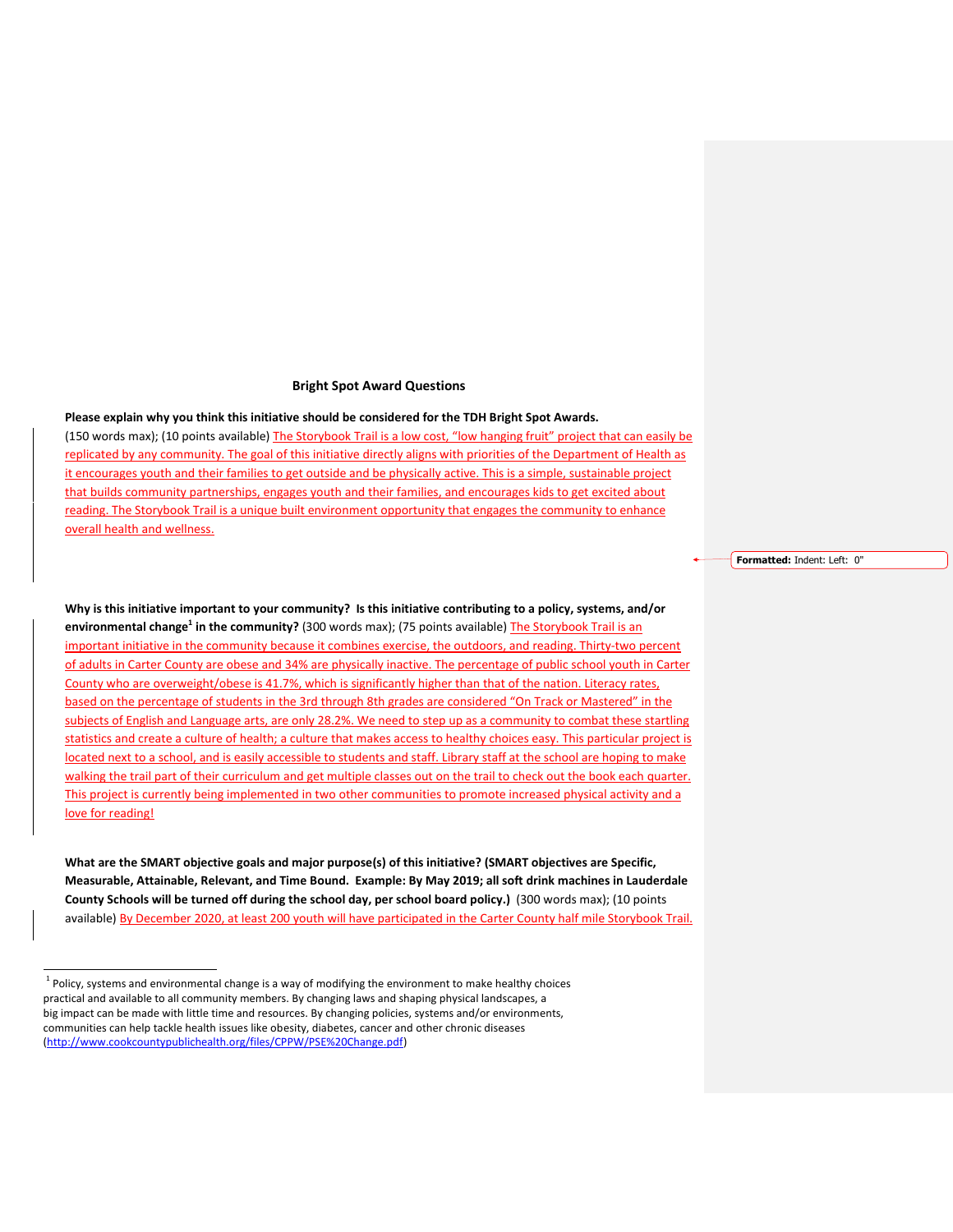By June 2020, at least two school libraries will integrate the Storybook Trail into their curriculum to get students ourdoors, active, and reading.

By June 2020, at least two more Storybook Trail initiatives will have occurred in the Northeast Region.

**What is the annual budget and funding source for this initiative? If no funding is available, how have you implemented or sustained the initiative?** (150 words max); (5 points available) **The cost of the Storybook Trail is approximately \$1,000. Ten poster shelters=\$700, 4x4 posts and concrete fillers=\$200, Quarterly books=\$100. Grant funding through the Healthier Tennessee Communities group funded this project, along with material donations from community partners (Lowe's). Work to install the trail was donated with Parks and Rec and the trustee group (inmates). Local high school students painted the 4x4 posts with healthy messages. Expert volunteers are recruited quarterly to read the healthy book.** 

**Have community partners helped with the initiative? What are the roles of these partners?** (300 words max); (20 points available) **YES!!!** 

**Grow Carter County Healthier Tennessee Communities: \$1,000 grant funding and support and man power**

**Elizabethon Parks and Rec and Trustees Group: Labor**

**Elizabethon/Carter County Library: Supply books/expertise**

**Carter County High School students: labor/creativity/artwork**

#### **Lowes: donated materials**

**Describe your staff's involvement, including the interdisciplinary team approach taken with this initiative? Begin with the planning process; explain staff roles in planning and implementing the initiative. Discuss how you foster creative scheduling so that clinical staff can lend their expertise?** (350 words max); (20 points available) This initiative grew out the Grow Carter County Healthier Tennesse group which included many different sectors of the community. The group wanted to create a sustainable project that would have a lasting impact on the community. Health department staff and the Elizabethton/Carter County Library took the lead for the project. A project proposal was created and presented to the Parks and Recreation department to get the green light. The librarian and Healthy Development Coordinator conducted lots of the "behind the scenes" work and then members of the Grow Carter County group participated in and supported the planned events (opening and quarterly book switch out). We hope to include topic experts (clinical staff) from the health department to read the books during the quarterly switch out events and possibly provide participants with relevant information on the health topic of the selected book. The quarterly events could be scheduled during a lunch break or wellness break to allow health department staff participation.

**In what way is this initiative especially innovative? How is this initiative different from other similar programs? Is there a specific idea tested with this approach? Is this work informed by relevant literature or research studies?**  (400 words max); (20 points available) This initiative is especially innovative because it incorporates the built environment and is an example of a long term project that can be utilized for years. It is a low cost, sustainable project that can be produced with little effort, maintenance, and time.